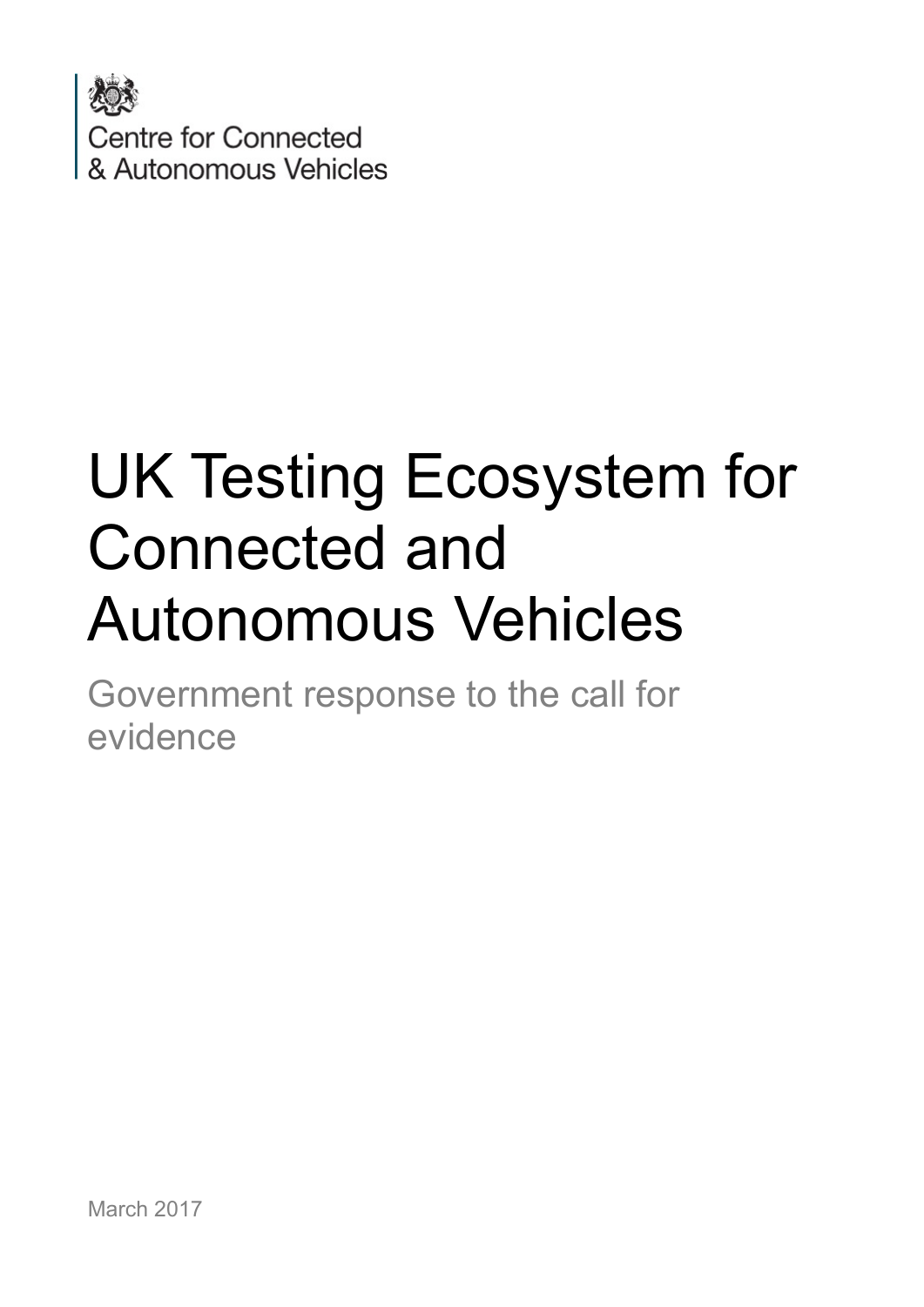# **Contents**

|                                                                                  | 3   |
|----------------------------------------------------------------------------------|-----|
| 2. Background – what we consulted on and proposed                                | - 6 |
| 3. Government decision – what we heard                                           | -8  |
| 4. Conclusions and next steps – what we will do ________________________________ | 14  |
|                                                                                  | 17  |
| 6. Annex - Call for Evidence respondents                                         | 18  |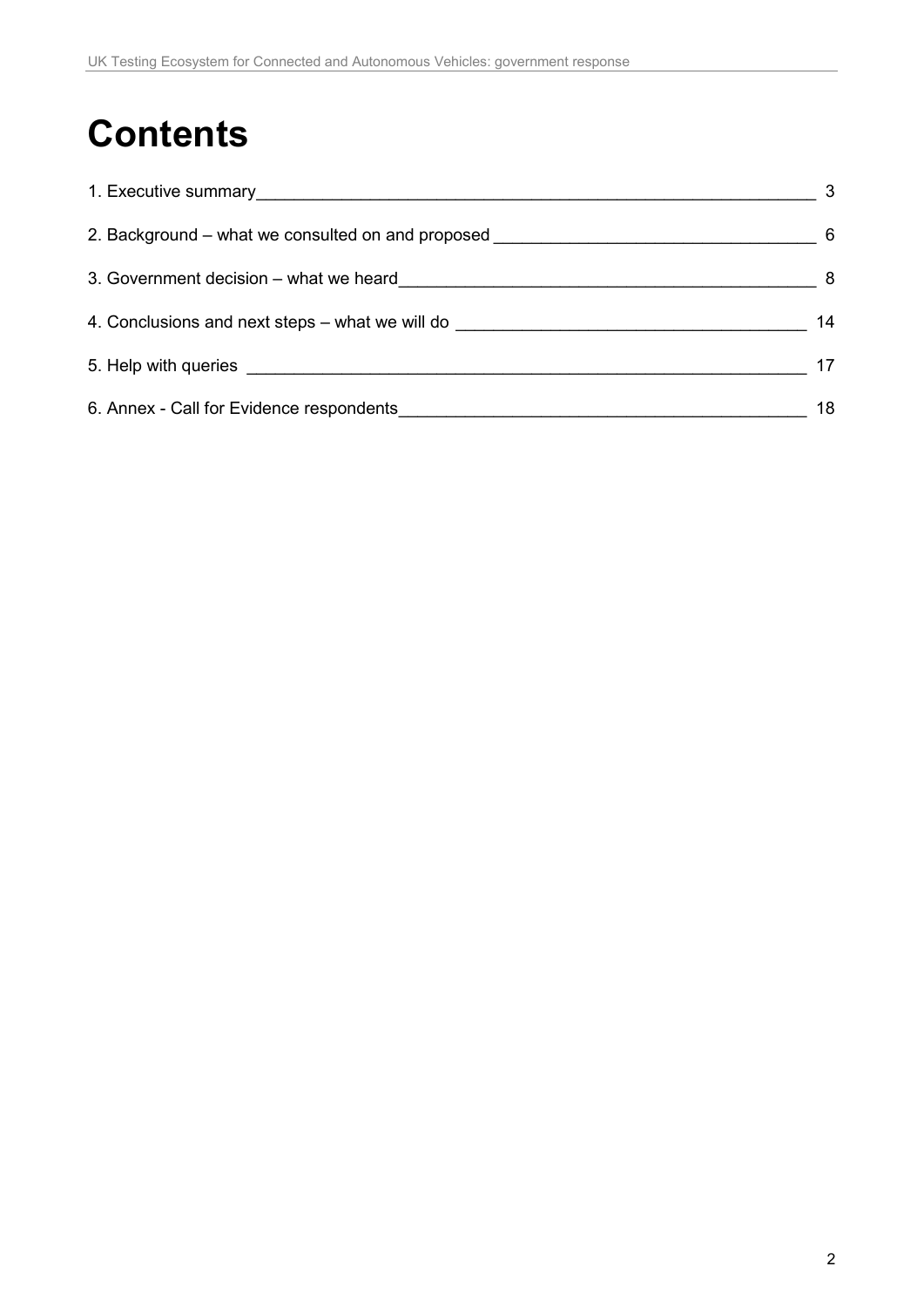# <span id="page-2-0"></span>**1. Executive summary**

### **1.1 What we consulted on**

The UK has an opportunity to assert a global leadership position in the demonstration and deployment of connected and autonomous vehicle (CAV) technologies, capitalising on our competitive advantage of being able to test anywhere in the UK today (as set out in the [Code of Practice\)](https://www.gov.uk/government/publications/automated-vehicle-technologies-testing-code-of-practice), supporting our industrial strategy and building on the strength in depth of our world-leading centres of excellence and wider business environment.

In 2015, the Council for Science and Technology [wrote to the then Prime Minister](https://www.gov.uk/government/publications/driverless-vehicles-opportunities-for-the-uk) about the importance of CAV technologies; a "real-world lab" for testing was its top recommendation. The Centre for Connected and Autonomous Vehicles (CCAV) conducted an initial assessment in consultation with industry.

A call for evidence on the UK testing ecosystem for connected and autonomous vehicles was issued on 26 May 2016.

The call's purpose was to build the evidence base for how the UK might integrate and strengthen the national testing offer and to consider the case for a new flagship test bed to provide a focus for this activity. It would also inform development of powerful and tangible investment signals to global corporates of the UK's leadership ambition and position.

### **1.2 What we proposed**

The UK has world leading, regionally distributed centres of excellence in the existing test environment. To strengthen the UK's position as a world leader in test environments, government initiated this Call for Evidence to seek opinions on the wider ecosystem as well as the viability of a flagship, live urban test bed. The call for evidence set out a refined list of ideal technical requirements for such a test bed, seeking to

- Test, refine, and prioritise the ideal characteristics identified by the Centre's study,
- Identify gaps in the current UK testing ecosystem,
- Identify opportunities to secure future competitive advantage,
- Consider the case for a flagship, large-scale, live urban test facility,
- Ask industry and academia to articulate what they want and need from the testing and demonstration landscape to attract and de-risk investment and ensure viability,
- Foster opportunities for collaboration across sectors, academia, local government, network operators and inform development of compelling, industry-led propositions,
- Gather views on what government's role could be in removing barriers, enabling, and accelerating the development of these technologies (without creating an expectation of government funding)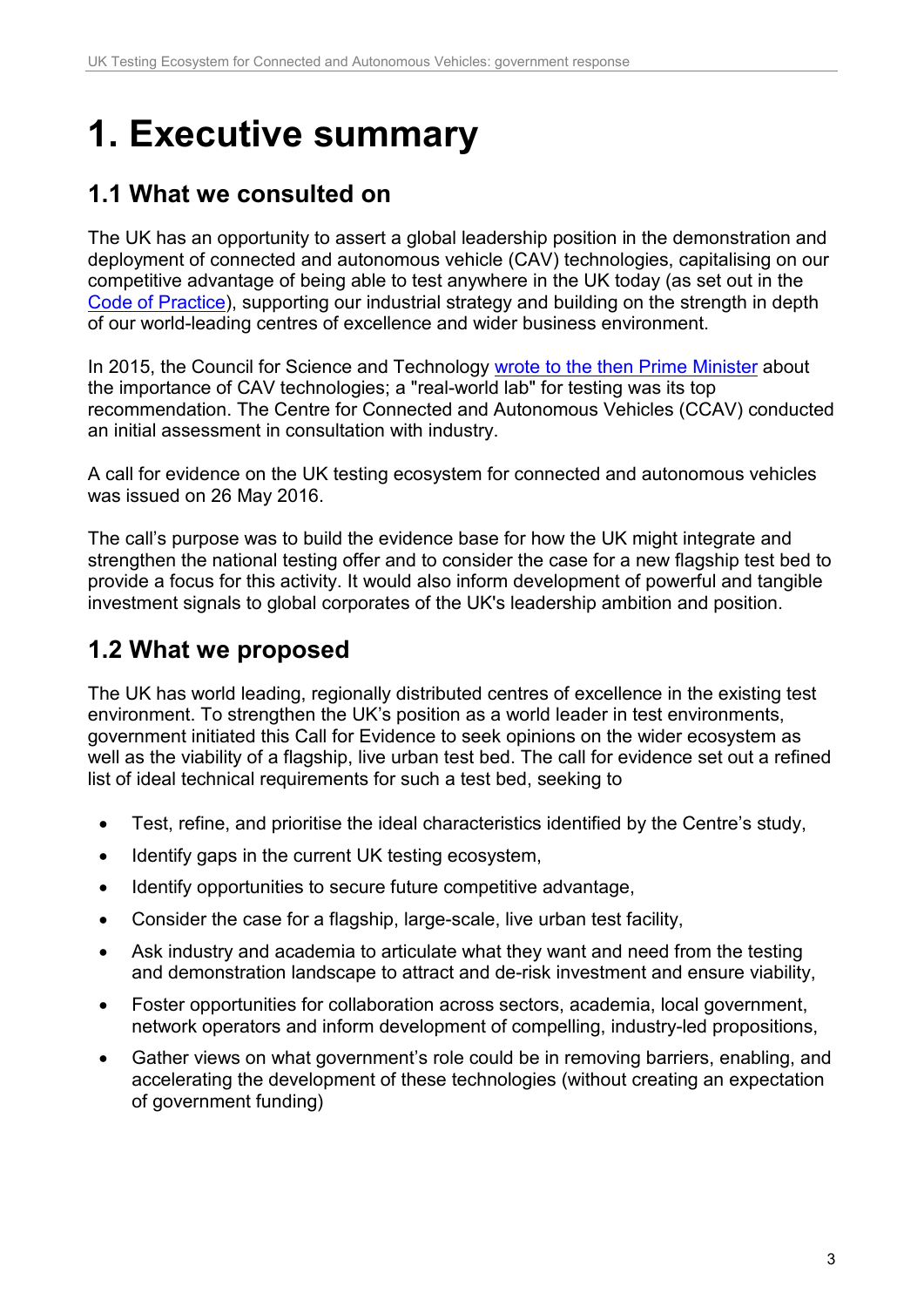### **1.3 Responses received**

The call opened on 26 May 2016 and closed nine weeks later on 31 July 2016.

The call received 53 responses from industry, academia, local government, industry groups, trade associations, stakeholder groups, and school children (see Annex).

# **1.4 Government decision**

There is broad support for doing something genuinely unique in the UK by coordinating our existing world class assets more effectively into a coherent national ecosystem. This ecosystem will provide an exemplar of the UK's industrial strategy, exhibiting the best of our world class science, research, and innovation in the vanguard of disruptive new business models. It will encompass UK excellence in automotive, software, communications, infrastructure, and business services such as insurance, law, and finance. It embodies a strong regional story, fusing the Midlands Engine with Europe's only mega-city to underpin a globally significant national offer, illustrating how the UK can secure sustainable, long-term economic growth with high quality jobs and a competitive global trade and investment offer while also maintaining strong international influence.

Integrating and strengthening existing centres of excellence across a range of sectors and testing environments to form a national ecosystem was a recurring theme in responses. The consensus view favours a hub and spoke model with an independent, impartial hub.

Respondents consistently warn against spreading capabilities too thinly across many projects or too widely across the country. There is strong support some presence for a national testing ecosystem in London, reflecting its global standing and associated benefits. There is also support for strengthening the established centres of excellence in the West Midlands and in the corridor in between the two.

Removing barriers to entry for SMEs and providing them routes to market was repeatedly cited as essential to securing UK competitive advantage. The ecosystem should accessible to all for reasonable cost (facilitating use by start-ups and SMEs) and provide advice, kit, and training for optimising use of the facilities.

The general view is that new purpose-built facilities garner media attention but would duplicate existing facilities, risk immediate obsolescence and – most importantly – are unlikely to meet the real requirement of complex, "live" urban environments.

Unlocking and securing social benefits that compete with commercial priorities was seen as central to the argument of additionality of government involvement in this sector. There were persistent calls for investment to support large scale connectivity demonstration and deployment with greatest return on investment for systems of vehicles and fastest impacts.

Although this consultation specifically indicated that it did not create an expectation of new government funding, the evidence gathered through this process informed a compelling business case that **resulted in the [announcement at Autumn Statement 2016](https://www.gov.uk/government/publications/autumn-statement-2016-documents/autumn-statement-2016) of "£100 million for new connected and autonomous vehicle (CAV) testing infrastructure" in November 2016 as part of a four-year programme requiring match-funding from industry**.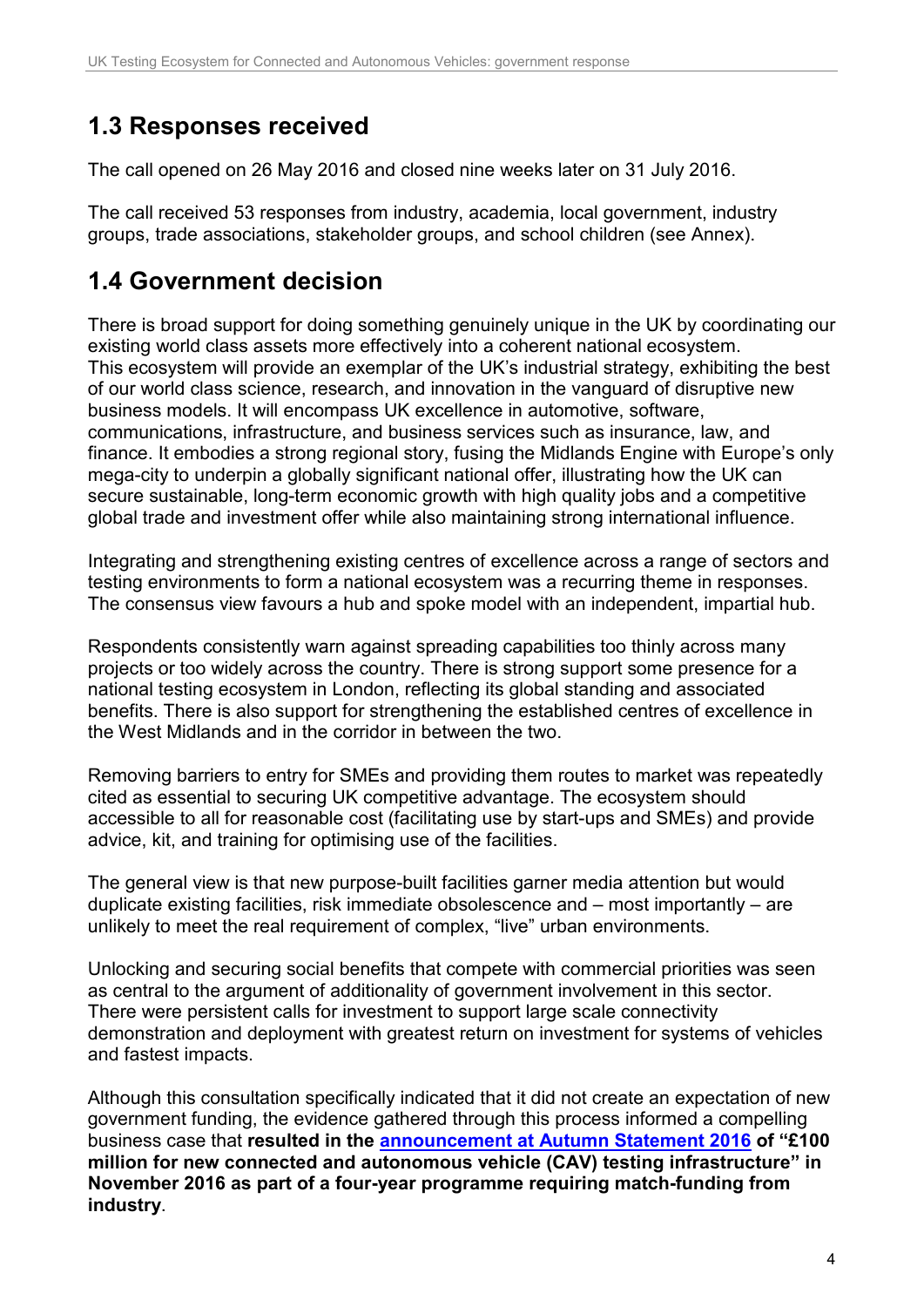# **1.5 Next steps**

To achieve this programme, government and industry are working together to create the world's most effective connected and autonomous vehicle testing ecosystem, integrating existing proving grounds and public road test sites across the UK's existing automotive and technology heartlands, strengthening existing capabilities and creating new ones.

Government will, in partnership with industry, shortly set out its strategy for delivering the vision for this £100 million, four-year programme through a robust mechanism that maximises speed, impact, openness, and value for money. It will have a strong focus on the economic benefits from projects as well as high additionality.

This investment programme is part of a wide-ranging strategy to bring the best of the UK's industrial and academic talent to bear on these challenges, from all over the country. Most of the government support for this area is (and will continue to be) open to developers in all parts of the UK, as evidenced by current, government-funded R&D projects.

For controlled and real world testing infrastructure, there is a strong case to have more of a geographical focus, both to draw on the UK's existing centres of expertise, and to cluster testing activity in a way which is fruitful for innovation and provides a world-class, "one stop shop". These points were made strongly in the call for evidence which indicated that what the country is lacking is a test environment with a comprehensive range of capabilities that is open to everyone, but particularly SMEs and universities.

Government has therefore decided to focus the test bed programme funding on a small number of projects within the strong cluster defined by the environs of Birmingham and London, and the corridor between them broadly bound by the M40 and M1, encompassing most of the UK's current physical testing for connected and autonomous vehicle projects, both government-funded and independent (see Figure 1 in section 4, below).

This ecosystem approach will support businesses across the UK where the research and technologies will be developed but will be proved at the real world, physical testing facilities of the test bed "core". It addresses a current market failure identified through the Call for Evidence, namely the barriers to entry for SMEs who develop technologies but lack the facilities for proving them or the funding to access existing facilities. A key feature of this programme will be to provide fair and open access to all businesses at fair market rates. Companies from anywhere in the UK will be will be able to bid for test bed programme funding in partnership with existing centres of excellence within the "core".

**Companies and research entities will still be able to test anywhere in the UK – an integral part of the UK's competitive advantage – but, in addition, this ecosystem will provide them access to a "one-stop shop", including facilities and world-class capabilities not previously available in the UK nor in close proximity to each other and open to users on a transparent and non-discriminatory basis.**

# **1.6 Further detail**

The remainder of this document sets out the formal government response to the consultation, together with a summary of the responses we received, and the rationale for the government's decision.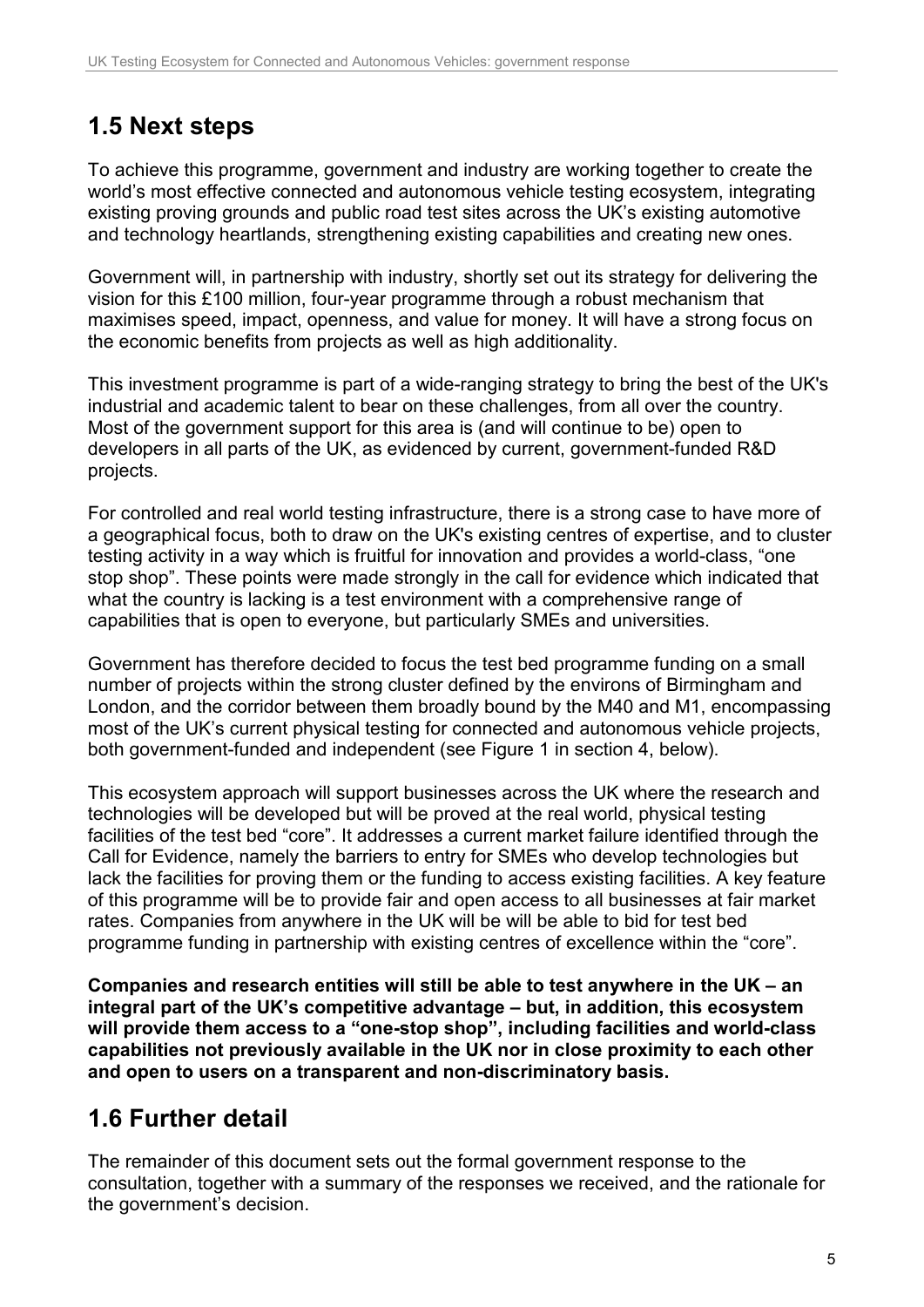# <span id="page-5-0"></span>**2. Background – what we consulted on and proposed**

The government recognises the significant benefits that connected and autonomous vehicle (CAV) technologies will bring and has acted quickly to make the UK a world leader. In 2014 the government announced £19 million to fund the demonstration of driverless vehicles in four UK cities, and in 2015 the Chancellor announced a further £100 million for an Intelligent Mobility research and development fund to be matched by industry. This funding is unlocking and attracting significant industry investment to the UK, exemplified in the first, £20 million collaborative research and development funding competition [\(CAV1\)](https://www.gov.uk/government/news/driverless-cars-technology-receives-20-million-boost). Alongside this, the UK has also secured a global reputation as one of the most welcoming environments for testing connected and autonomous vehicle technologies through the government's regulatory review, [The Pathway to Driverless Cars](https://www.gov.uk/government/publications/driverless-cars-in-the-uk-a-regulatory-review)  [\(2015\),](https://www.gov.uk/government/publications/driverless-cars-in-the-uk-a-regulatory-review) and the subsequent [Code of Practice for testing \(2016\).](https://www.gov.uk/government/publications/automated-vehicle-technologies-testing-code-of-practice)

The Centre for Connected and Autonomous Vehicles (CCAV) was announced in July 2015. It is a joint team, with members from both the Department for Business, Energy, and Industrial Strategy and the Department for Transport.

CCAV is helping to ensure that the UK remains a world leader in the research, development, demonstration, and deployment of connected and autonomous vehicle technologies. It is working with industry and academia to realise the significant potential benefits of these technologies for UK society and the economy. It will provide a single point of contact for industry and academia in the UK and around the world, as well as ensuring that:

- The UK has a vibrant, world-leading connected and autonomous vehicles industry.
- The UK remains one of the best places in the world to develop and use connected and autonomous vehicles.
- Research on connected and autonomous vehicles is effective, and targeted at delivering value for the UK.
- Connected and autonomous vehicles are safe and secure by design, and handle data appropriately.

Alongside these objectives, the Centre is examining the testing ecosystem for connected and autonomous vehicle technologies. As part of this work it is considering the case for an ambitious UK flagship test bed to provide both a focus for testing connected and autonomous vehicles at large scale in complex urban environments, a key recommendation from the Prime Minister's Council of Science and Technology.

Successful development of connected and autonomous vehicles will require the expansion of the classic automotive testing environment to allow for the validation of new technologies coming together in new ways. Much of this will be enabled by advanced software. It is vital for the UK to be able to provide the capability for the testing of the full range of technologies necessary to succeed in this market.

The audience for this call for evidence included potential partners from industry (not just from automotive but from all sectors), academia, centres of excellence, local government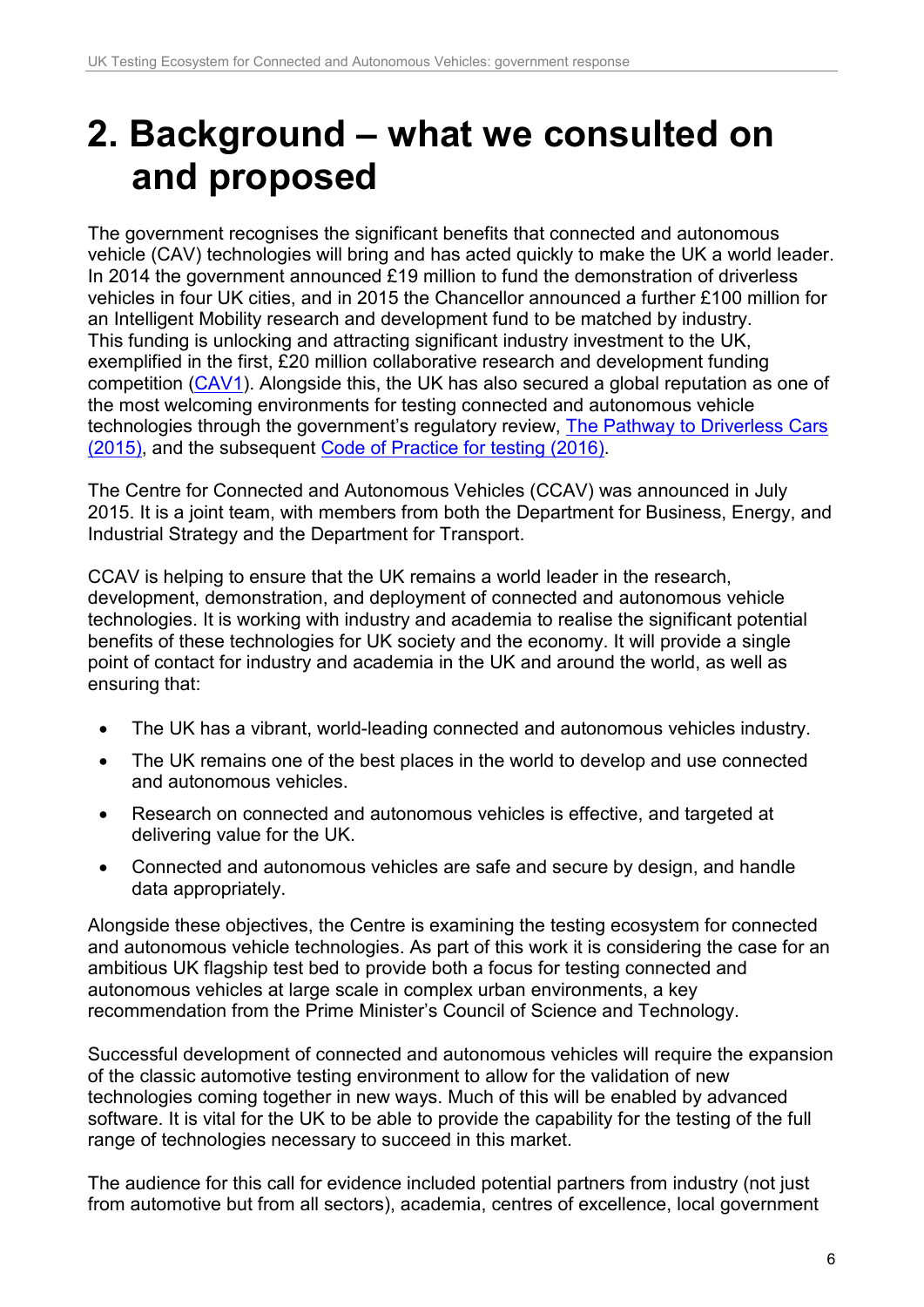and network operators, as well as innovative companies not currently investing in the UK. Companies could come from the gaming, telecoms, Formula 1, rail, marine, aerospace, and other sectors, as well as from the UK's world-leading insurance, financial, and legal centres. A submission was received from a group of school students as part of the Pupils4Parliament initiative.

#### **2.1 Proposed characteristics of an ambitious connected and autonomous vehicle technology testing landscape**

Analysis by the Centre for Connected and Autonomous Vehicles suggested that a varied and distributed offer will make the UK a more investable and competitive proposition and spread the risk across a number of projects that should be big enough to scale, but small enough to fail.

The Centre asserted that key components of a flagship test bed to support development from initial concept to market deployment are likely to include, but are not limited to:

- **Strong local political support**.
- An activist **skills and training infrastructure** to help users get the most out of the ecosystem's components and their own projects as well as on-site support on cybersecurity, user behaviour, insurance, law, finance, standards, IP, software and so on.
- **Virtual validation and verification capabilities** to address the unsustainable time and cost of physical testing requirements of increasingly complex, software driven systems.
- A comprehensive **physical infrastructure** (roads, signs, signals, intersections, weather conditions, etc), a library of general purpose vehicles and off-the-shelf kit, and a Fab Lab for the design, (additive) manufacture, repair, and modification of components.
- **Cyber and security standards expertise** for testing and certifying the resilience and interoperability of technologies against cyber-attack.
- A **data catalyser** to release the value of real-time data, while protecting the IP of the data owner, and the privacy of the data source.
- **A comprehensive and flexible mix of connectivity options** to reflect current and future connectivity scenarios to support (or interfere with) vehicles and/or infrastructure - a minimum level of ubiquitous connectivity is a priority.
- **High precision, real-time, dynamic mapping**.
- A horizon scanning function to keep the test bed at the cutting edge of the latest technological, regulatory, and consumer requirements in this fast-changing sector.
- A business model accelerator, bringing together different skills and ideas to create the conditions for new CAV products and services from which UK will obtain longterm, sustainable economic value, as well as operationalising new business cases.
- Innovative procurement tools, support and advice, such as the Small Business Research Initiative (SBRI), challenge prizes, and pre-competitive procurement to stimulate achievable, bespoke solutions to challenges as they arise.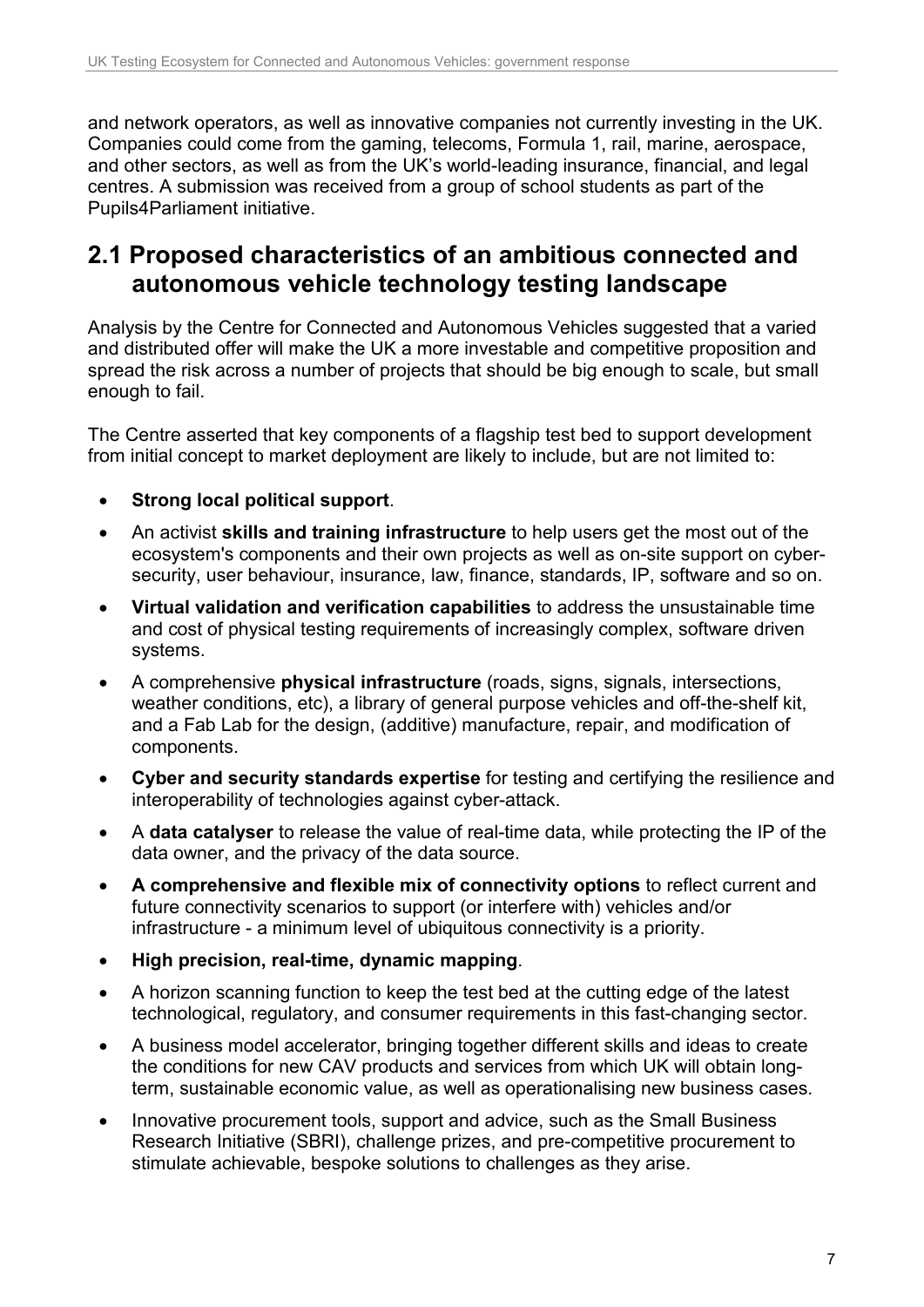# <span id="page-7-0"></span>**3. Government decision – what we heard**

**Note:** the following provides an illustrative summary of responses received. It is not exhaustive. There will be omissions and information has deliberately been anonymised or omitted where permission for publication has not been received.

This summary does not create an expectation that government will enact any proposal.

### **3.1 What we heard through the Call for Evidence**

This is summarised at 1.4, above.

### **3.2 Characteristics of a national testing ecosystem**

The range of responses overwhelmingly supported and validated the proposed characteristics set out in the call for evidence.

#### **3.2.1 Gaps and opportunities**

Responses emphasised certain, existing components elements and recommended a number of new features. The top ones include:

- Connectivity a significant number of responses highlighted the central importance of connectivity within the testing environment, particularly mixed technologies, and the ability to test interference. Several commentators stated that Connected Vehicles do not need testing as it has already been done or is being done – wide scale demonstration is what is required.
- Removing barriers to entry for SMEs is a persistent theme. One respondent estimated that it cost around £500,000 to access a vehicle to test new devices and indicated that this is prohibitively expensive for SMEs. Another respondent claimed that most car manufacturers, supply chain companies, and disruptors get involved with SMEs and then control the intellectual property or the outputs through nondisclosure agreements.
- Virtual design and verification several noted that this was imperative for testing and validating increasingly complex, software driven technologies.
- High definition, dynamic mapping numerous contributors indicated that high precision (millimetre) tracking was essential to safe navigation of CAVs in public environments.
- Standards and certification/verification a range of proposals were made including: developing evidence from testing to inform "type approval" (homologation); utilising a form of EuroNCAP scoring to shape demand; a new "CAVA" (CAV Accredited) certification system; a "digital MoT", especially to guard against tech degradation and to validate updates; or leveraging [UKAS](http://www.ukas.com/) (UK accreditation service).
- A controlled environment for motorway testing.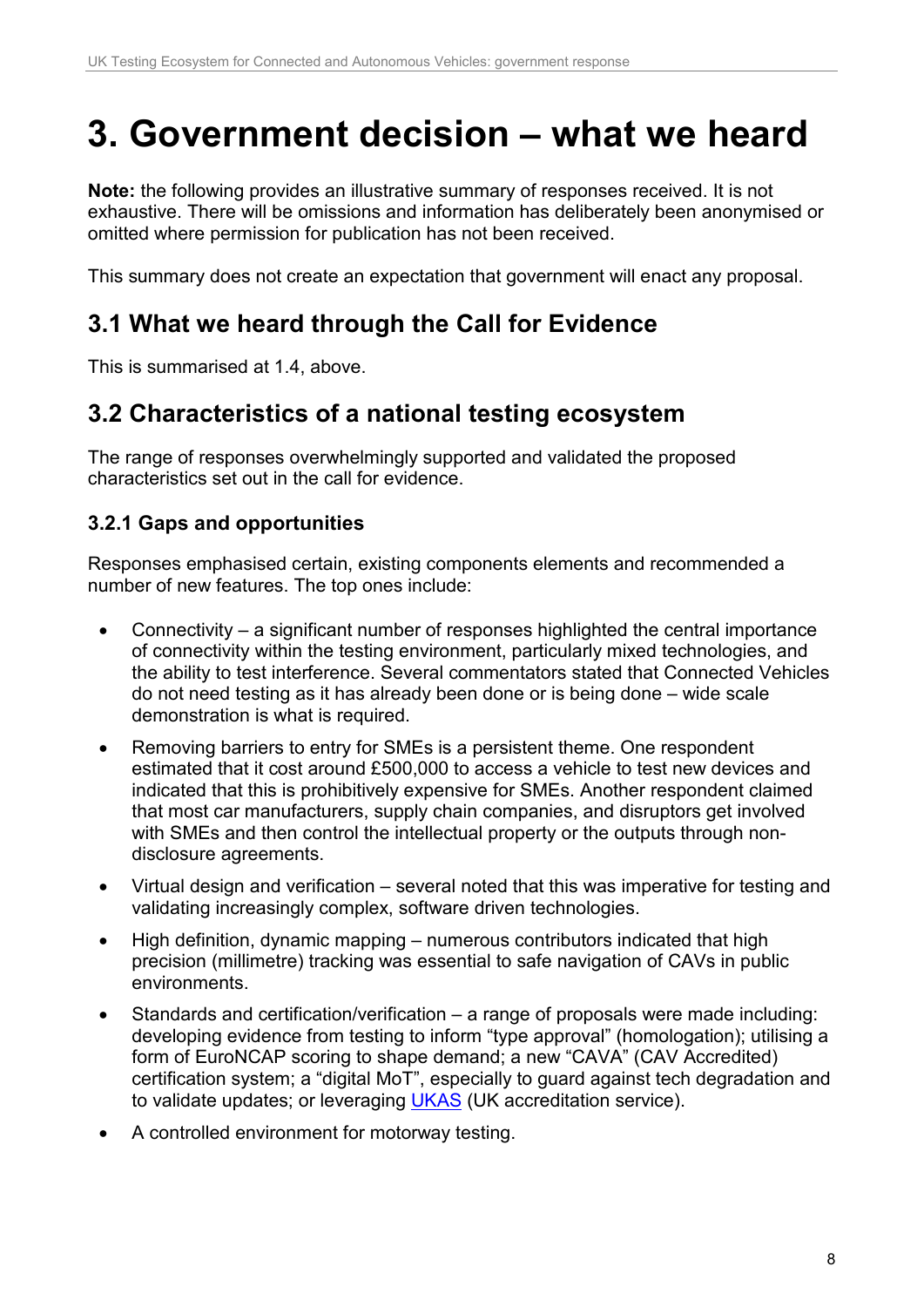Other recommendations encompassed:

- Enabling cross-pollination with other transport modes and sectors, including freight and HGV platooning, farming and precision agriculture, mining, construction, firefighting, and energy.
- Informing public sector transport requirements, such as in the health sector.
- The ability to test "corner cases" and limit handling.
- Creating a data observatory a mechanism for providing a form of "honest broker" to manage privacy and intellectual property issues while enabling value to be derived from the data.
- A "human factors" testing facility to develop understanding of how people will interact with these technologies.
- Citizen-centric design to promote public acceptance and user requirements through a variety of tools, including a website Q&A, mythbusting, and tracking and reporting health and safety impacts and improvements from the technologies (the IET cited its ["Tech Savvy" report,](http://www.theiet.org/sectors/thought-leadership/future-cities/articles/tech-savvy.cfm?utm_source=redirect&utm_medium=any&utm_campaign=tech-savvy) 19 July 2016).
- Cyber-physical security (the Royal Society recommends its [report,](https://royalsociety.org/topics-policy/projects/cybersecurity-research/) 12 July 2016).
- Open innovation to catalyse and maximise collaboration across disparate actors and sectors that may not naturally or otherwise benefit from each other's knowledge and experience.
- Forensic capability for accident investigation and reconstruction.
- Storage/repair facilities.
- Infrastructure including a high speed off-road test facility for motorway assist technologies with junctions.
- A UK-based global conference.

#### **3.2.2 Proposed locations for current or future testing in public, controlled, and virtual environments**

#### *Public and controlled environments*

- London
	- $\circ$  Greenwich
	- Heathrow
	- o London-Dover connected corridor (A2/M2).
	- $\circ$  Stratford Queen Elizabeth Olympic Park<br>  $\circ$  Transport for London
	- Transport for London
	- o Volvo DriveMe London project
- Midlands Engine
	- o Bruntingthorpe Proving Ground (Leicestershire)
	- o Coventry/Warwick (Warwick Manufacturing Group and Jaguar Land Rover)
	- o Cranfield University
	- o "Midlands Diamond" (Birmingham Oxford London Cambridge)
	- o Midlands Engine Innovation Hub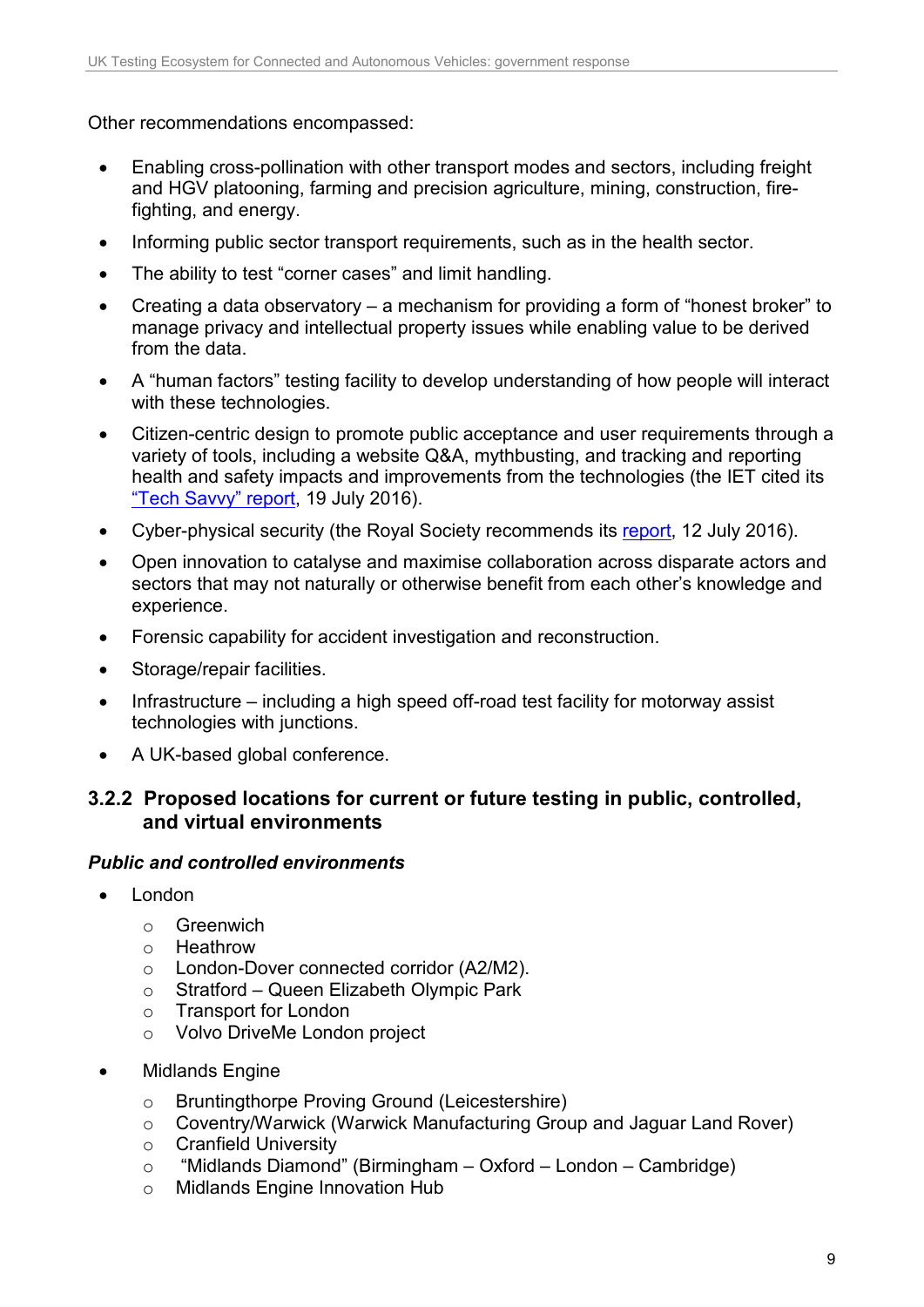- o Millbrook Proving Ground<br>o Milton Kevnes
- **Milton Keynes**
- o Nissan Technical Centre Europe (at Cranfield)
- o Northampton
- o UK CITE connected roads project
- o Nuneaton HORIBA MIRA
- Other
	- o Blackburn with Darwen unitary authority area
	- o Bristol
	- $\circ$  Hurn Proving Ground Qinetiq<br>  $\circ$  Manchester
	- Manchester
	- o Ministry of Defence existing or soon to be decommissioned MOD facilities, e.g. FIBUA, IMBA and Copehill Down
	- o Oxford / "Culham City" / Didcot Garden Town<br>
	o Stone Hill Park
	- Stone Hill Park

#### *Virtual environments*

- Advanced Propulsion Centre's Digital Engineering and Test Centre (Stratford)
- Coventry University SVeCLab
- Liverpool University Virtual Engineering Centre
- Met Office (Exeter)
- Nottingham Geospatial Institute
- Ordnance Survey (Southampton)
- Transport Systems Catapult (Milton Keynes)
- TRL (Wokingham)

-

- University of Southampton
- Vodafone Automotive (Burnley)
- Warwick Manufacturing Group 3xD simulator

#### **3.2.3 Cost and benefit estimates**

A number of illustrative cost and benefit estimates were provided in the responses which were extremely helpful to inform the rough order of magnitude of potential investments.

• The Automotive Council<sup>[1](#page-9-0)</sup> and IM-pact group<sup>[2](#page-9-1)</sup> endorsed a proposal to accelerate development of these technologies and global differentiation of the UK offer through

<span id="page-9-0"></span> $<sup>1</sup>$  Made up of senior figures from across industry, the Automotive Council enhances dialogue and strengthens</sup> co-operation between UK government and the automotive sector. Its long term strategy aims to address the cross-cutting objectives of improving access to finance, support for emerging and disruptive technologies (including intelligent mobility), skills development, and improving the competitiveness of the UK supply chain.

<span id="page-9-1"></span> $2$  The Intelligent Mobility Planning, Action and Coordination Team (IM-PACT) is a government industry body set up to identify strategic issues, recommend future activities, and coordinate ICT, telecommunications, data and infrastructure in order to facilitate their application on UK roads in support of connected and autonomous vehicles.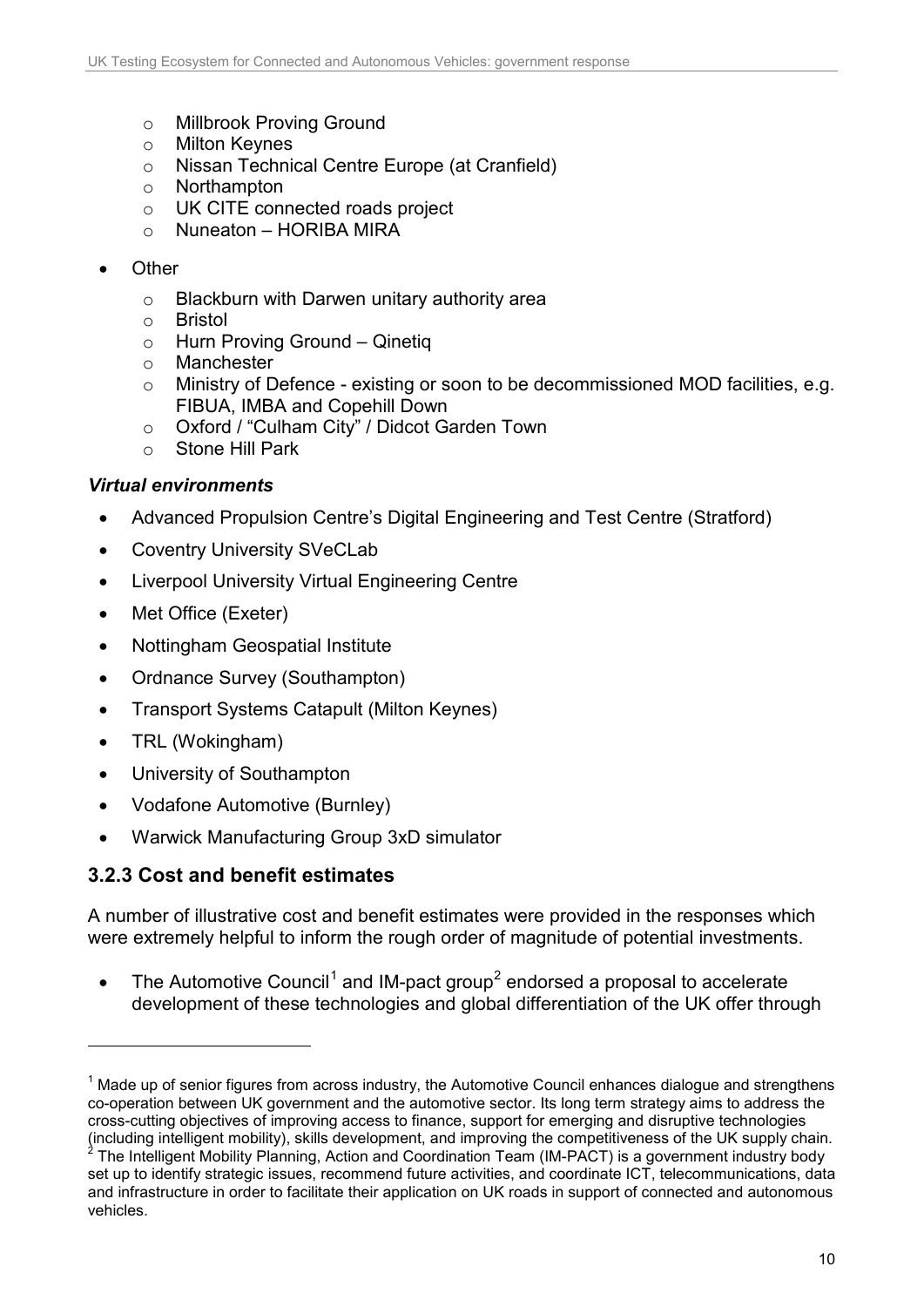a hub and spoke model. The model would seek to deliver the full range of testing requirements across public, controlled, and virtual testing environments.

- TRL's Smart Mobility Living Lab also made a proposal totalling, comprising infrastructure (data storage, communications, cutting edge physical infrastructure), simulation and customer experience, international influence, commercial development, cyber security, and specialist recruitment.
- The Transport Technology Forum suggested that these technologies "have the potential to improve efficiencies in delivering the £4bn-£5bn per annum congestion and safety benefits which already result from traffic management systems and can unlock a further £4bn per annum in travel, emissions and highway asset ownership costs".
- Transport for West Midlands cites a number of industry projections and estimates,
	- o "ON-VEHICLE: Vehicle connectivity is an essential and competitive feature and is estimated to be worth \$113bn by 2020, with the advanced driver assistance and safety segments growing to \$49bn and \$33bn respectively."
	- o "SERVICES: The global value of entertainment and wellbeing services in noncommercial vehicles is forecast to grow at 25% Compound Annual Growth Rate to \$18bn by 2020. Greater connectivity is an opportunity for mobile network (LTE) and WiFi network operators to increase the productivity of their asset base with a new customer segment. "
	- o "AXA (2015) estimated the 10 year benefits to the UK haulage industry for Intelligent Transport Services and safety services at >£20bn."
	- o "The impact of road congestion costs the metropolitan area economy some £2.3bn per year in higher costs, lost business, and reduced productivity. Within this figure of £2.3bn, despite representing just 6% of all trips, congestion to road freight movements costs the economy some £600M per year, almost a quarter of the annualised cost." (West Midlands, "Gridlock or Growth?": Congestion Management Study, 2007)
- Other sample costs cited include,
	- o Sweden's AstaZero facility cost SEK 0.5bn (£40-£50m) to build from scratch
	- o America's MCity cost US\$10m start-up costs as well as having 15 founding members of the Leadership Circle (\$1m each) and nearly 40 affiliate members who have each pledged \$150,000 over three years.
	- o To develop an off-road motorway testing facility on a green field site would cost an estimated £100m.
	- o a unique electromagnetic compatibility (EMC) chamber could cost 5m-6m Euros.
	- o Hardware-in-Loop (HiL) for Automotive RADAR, infotainment, and camera would each cost in the region of £500k.
	- o "SMEs have a substantial barrier to entry to overcome before being able to develop a product for the CAV market. They require a CAV of SAE 1-5 to verify and validate their product. This requires investment of £500k+ realistically [and needs provision of fair access plug-and-play vehicles and kit to lower it] to £10k- £20k or someone's time"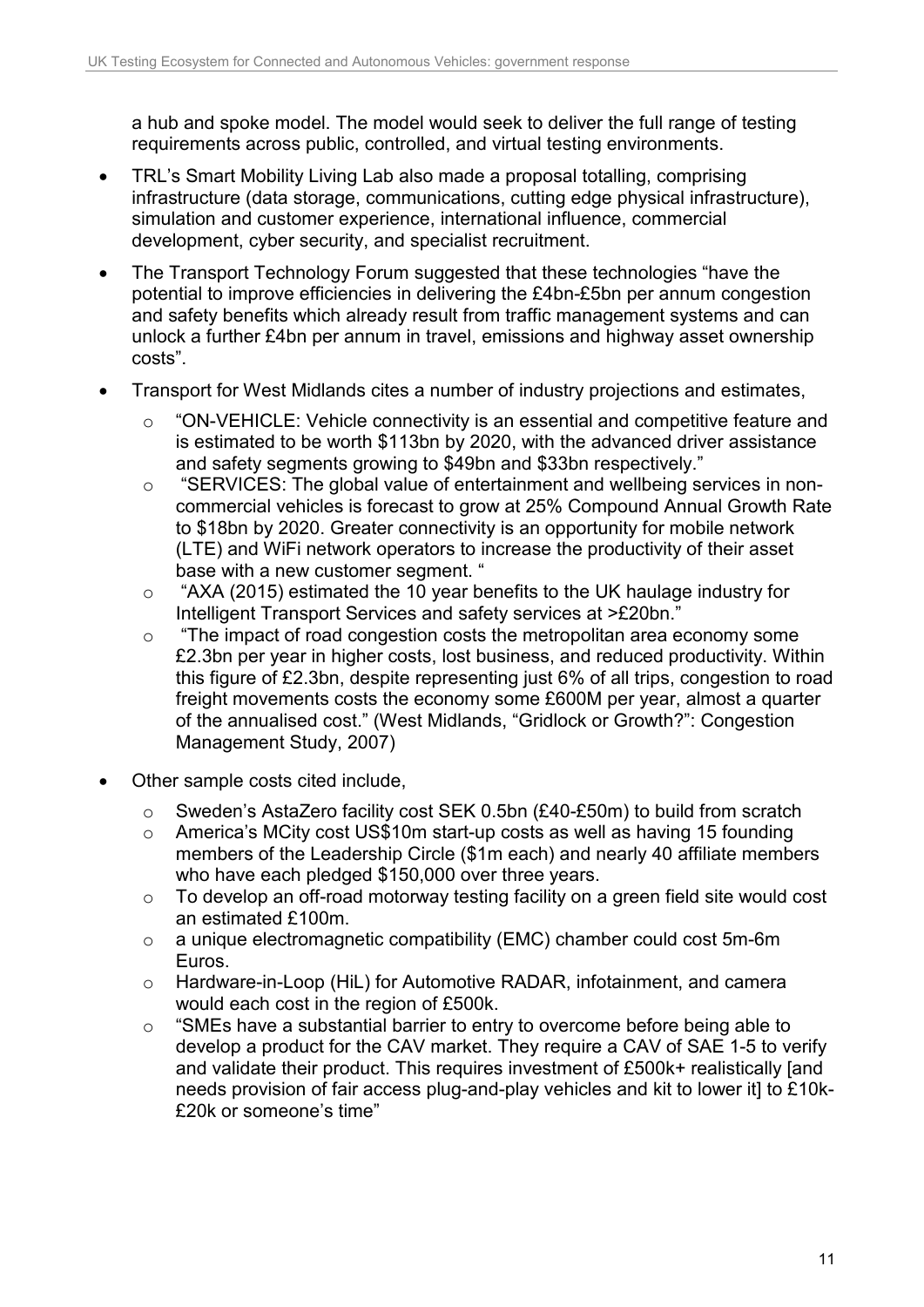#### **3.2.4 Funding models for public proposals**

A number of proposals for funding models were received and are summarised below but this summary does not comment on their viability nor create an expectation that government will enact any proposal.

- Raising R&D Tax credits, increasing the patent box rate, reinstating the Industrial Buildings Allowance.
- Private funding "represents a high risk on a purely commercial basis … infrastructure investment is long-term and costs would not be recouped in a short term action to develop regulations. The main role of government is to de-risk the investment" – directly part-funding, co-owning, and/or flexibly financing.
- Take "2-5%" of the second Road investment strategy (RIS2)" (£300m-£750m) to drive innovation rather than more tarmac and infrastructure
- Use the model of Catapults or UK Collaboratorium for Research in Infrastructure and Cities (UKCRIC), £138m with 14 specialist nodes including a transport systems model.
- Distributed match-funding: 1/3 government; 1/3 car manufacturer/supplier; 1/3 industrial/engineering companies (including. telecoms)
- Procurement/investment using projected social benefits
- Could model on MOD/dstl/BAE Systems' NiTEWorks collaboration
- Sharing cost model among beneficiaries along the lines of the Apprenticeship Levy.
- Access to private equity
- Means-tested access to subsidised aspects of the test bed ecosystem (plug and play); large businesses should be charged according to use and SMEs should accrue loans that are repaid as the product develops. Could also use grants/vouchers for SMEs/start-ups
- MCity has 15 companies in its Leadership Circle (\$1m each) and 33 Affiliate **Members**

#### **3.2.5 Additionality of public proposals**

A key function of government involvement is to ensure that the UK unlocks the significant potential social benefits of these technologies, such as safer, cleaner, more inclusive, and more enjoyable journeys. However, securing sustainable economic value to the UK economy is the main priority of this work. Responses reinforced this requirement, seeing the development of a world-leading testing ecosystem as a catalyser of investment, leading to a value adding proposition and productivity gains through research spillovers, supply chain development, and cluster effects.

There were calls for significant investment to support large scale connectivity demonstration and deployment with greatest return on investment for systems of vehicles and fastest impacts.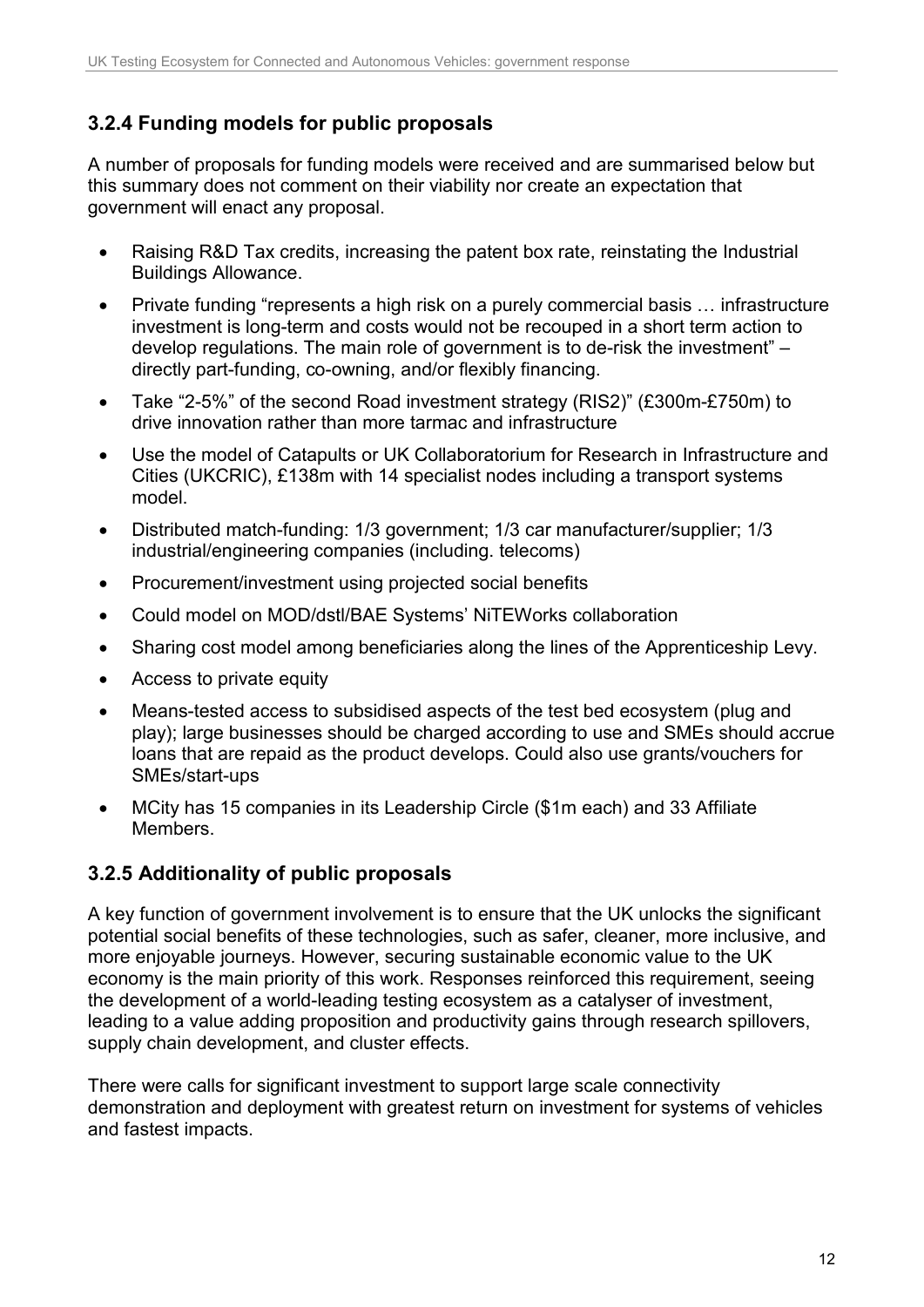The removal of barriers to entry for SMEs and provision of routes to market was the most striking and consistent theme in the responses to the call,

- i. "SMEs have a substantial barrier to entry to overcome before being able to develop a product for the CAV market. They require a CAV of SAE 1-5 to verify and validate their product. This requires investment of £500k+ realistically [which needs access to plug-and-play, all-purpose kit to lower it] to £10k-£20k or someone's time …No matter how much we push the virtues of simulation, investors, engineers, managers, etc. are always sceptical up until they experience it in the real world … when it becomes substantially easier to attract funding to complete the R&D phase"
- ii. (Thatcham Research), the ecosystem requires "open access such that innovators without the financial muscle to create their own facilities can participate in developments at reasonable costs."
- iii. (IET Institution of Engineering and Technology) "There is a real danger of stop/start with funding provided for small trials and corridors that are then not sustained"

#### **3.2.6 International case studies**

How have other countries responded to similar challenges and priorities? Are there any lessons to be learned and applied in the UK? (The following list reflects initiatives cited in responses).

- i. **Portugal**: Virgin Media public transport connectivity trial (Porto).
- ii. **Sweden**: Volvo DriveMe, Volvo "Communities", and Volvo Holisec (Gothenburg); VTI; VICTA lab; AstaZero proving ground.
- iii. **Germany**: A9 (Aachen); CARISSMA (University of Ingolstadt); Moovel (Daimler); BMW ReachNow
- iv. **Netherlands**: Smart Mobility Living Lab and DITCM (Helmond); DAVI/WE-pods (Wageningen)
- v. **USA**: MCity test facility (UoM University of Michigan Transportation Research Institute); GoMentum proving ground (California), IIHS Vehicle Research Centre (Virginia), Daimler "Freightliner" HGV trials (Nevada),
- vi. **Singapore**: SAVI/OneNorth
- vii. **France**: CityMobil2 (La Rochelle), Transdev (Ladoux), and a project in Civaux
- viii. **EU**: SARTRE, PETRAS, ESPRESSO
- ix. **Australia**: Australian Driverless Vehicle Initiative
- x. **Finland**: VTT technical research centre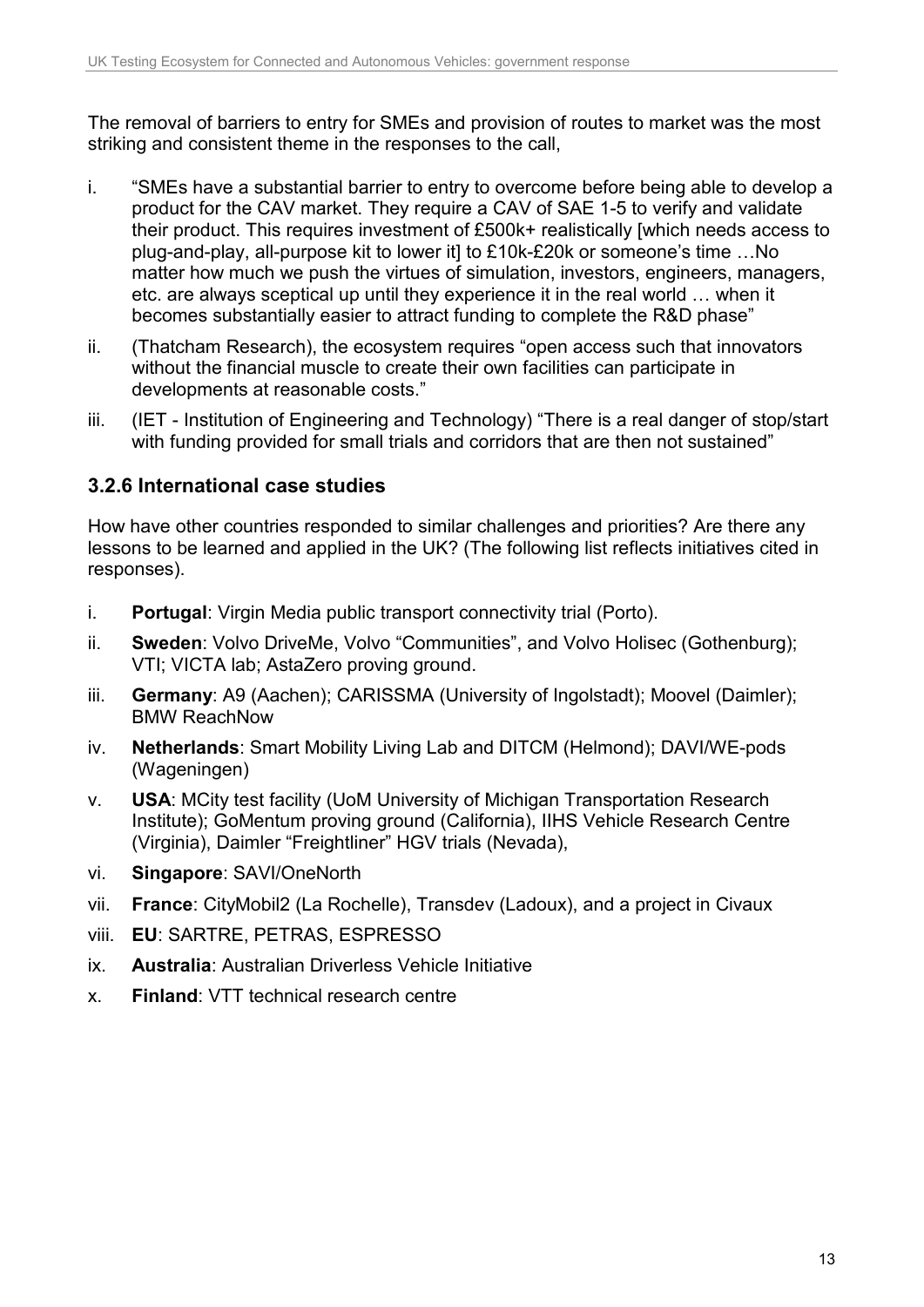# <span id="page-13-0"></span>**4. Conclusions and next steps – what we will do**

The UK has an opportunity to be one of the world's premier development locations for innovative future vehicle technology, supporting our industrial strategy, and making vehicles that are safer, cleaner and more enjoyable.

Although this consultation specifically indicated that it did not create an expectation of new government funding, the evidence gathered through this process provided a compelling case resulting in the Chancellor's announcement of "£100 million for new connected and autonomous vehicle (CAV) testing infrastructure" in [November 2016](https://www.gov.uk/government/publications/autumn-statement-2016-documents/autumn-statement-2016) as part of a four-year programme requiring match-funding from industry.

To achieve this, government and industry are working together to create the world's most effective connected and autonomous vehicle testing ecosystem, integrating existing proving grounds and public road test sites across the UK's existing automotive and technology heartlands, strengthening existing capabilities and creating new ones.

Successful industry-led delivery of the ambitious vision for this ecosystem will exploit our ability to test anywhere and enable end-to-end testing across physical, controlled, and virtual environments. These will be open for use by all, facilitating access by UK start-ups and SMEs, providing training and kit to enable best use of the environment, and enabling domestic projects to scale up for final, pre-deployment certification. The ecosystem will also seek to enable development and demonstration of low emission vehicle technologies. It will all be promoted beneath a globally significant brand.

The ecosystem will provide an exemplar of the UK's industrial strategy. Exhibiting the best of our world class science, research, and innovation ecosystem, these technologies are in the vanguard of disruptive new business models across sectors – encompassing UK excellence in automotive (including ultra-low emissions technologies), software, communications, infrastructure, and business services such as insurance, law, and finance, among others. They also embody a strong regional story, particularly fusing the Midlands Engine with Europe's only mega-city but increasingly expanding across other regions, suggesting how the country can secure sustainable, long-term economic growth with high quality jobs and a competitive global trade and investment offer while maintaining strong international influence.

The hub will provide a thin management layer that aims to,

- 1. Co-ordinate global industry needs for UK development and deployment,
- 2. Create the ecosystem, enabling dissimilar entities to work together effectively,
- 3. Establish business principles and protocols across the network,
- 4. Provide an impartial 'one stop shop' for those wishing to engage with the ecosystem (from UK SMEs to global corporates),
- 5. Create a globally recognised brand, signpost and promote UK activity,
- 6. Develop close relationships to government to inform policy and help to direct future funding,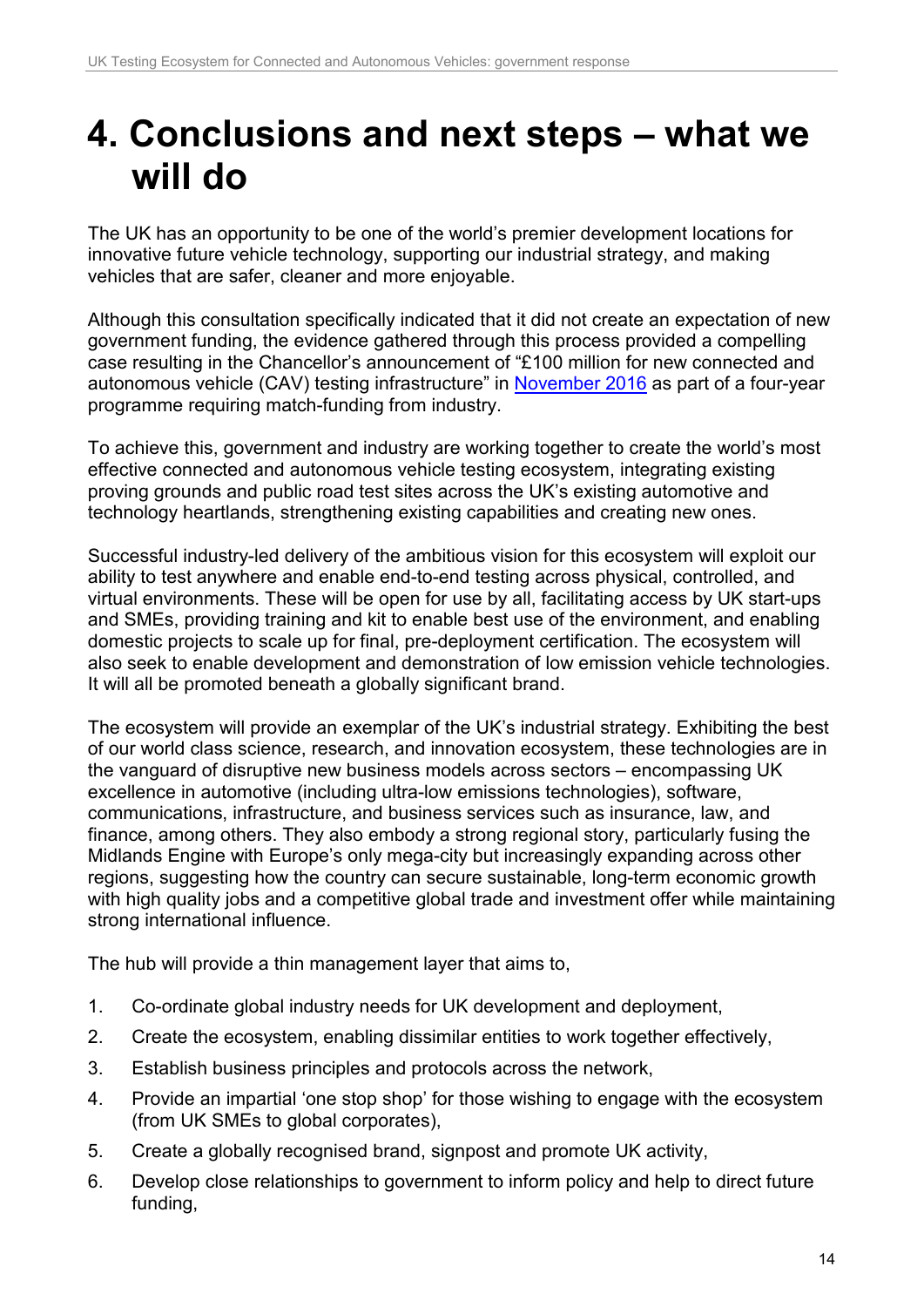- 7. Help industry de-risk business cases for investment in the UK for facilities and capabilities that would otherwise be created elsewhere.
- 8. Ensure the national offer reflects most, if not all, of the ideal characteristics set out in in this Call for Evidence.

# **4.1 Next steps**

Responses to the Call for Evidence suggest broad industry and academic support for the UK doing something that would be genuinely unique by coordinating our existing world class assets more effectively. Government and industry is currently working together at pace to develop the strategy to deliver the ambitious vision for this four-year programme. In the coming weeks, government will set out its plans for delivering the funding through a robust mechanism that maximises speed, impact, openness, and value for money. It will have a strong focus on the economic benefits from projects as well as high additionality.

The UK has long-standing capabilities across most, if not all, of the sectors supporting connected and autonomous vehicle technologies. Mapping the key players, project sites, and testing/demonstration locations of existing work reveals an existing cluster of expertise and activities clustered within a 70 mile radius of Oxford and enhanced by, the Midlands Engine of the UK's resurgent auto sector, global centres for law, insurance, and finance; four of the world's top 10 universities; motorsport valley (six of the world's 10 Formula One teams); the Malvern cyber-security cluster; the 5G Innovation Centre; four Catapults (Digital, Transport, Energy, and High Value Manufacturing); the Warwick Manufacturing Group; Tech UK; and London (Europe's only mega-city), among many others.

Furthermore, within this "CAV Cluster" is a core of existing centres of excellence where physical testing and demonstration of these technologies is already taking place (some government-funded; some independently financed). This "CAV Core" (Figure 1, below) is loosely defined by London and Birmingham at each end and by the M1 and M40 on each side. This core comprises the public testing environments of most of the UK's substantial existing research, development, and demonstration projects, the end of the London-Dover Connected Corridor, the 5G Innovation Centre, as well as the autonomous vehicle trials of Nissan (Cranfield), Oxbotica (Culham), as well as the separate 100 vehicle trials of Jaguar Land Rover (Coventry) and Volvo (Drive Me London).

However, a key theme of the evidence provided to this consultation was the risk that the capital intensive nature of infrastructure investment (e.g. building roads and installing telecommunications) risks trying to do too much with the £100 million programme and thereby dissipating the impact. There is strong support in the responses for strengthening the established centres of excellence in the West Midlands, as well as having some presence for the national testing ecosystem in London, reflecting its global standing and associated benefits, and also the corridor joining the two.

In order to optimise the £100 million connected and autonomous vehicle test bed infrastructure fund, we propose to focus the investment on a small number of capitalintensive projects within the "CAV Core" to maximise existing cluster benefits and avoid spreading the funding too thinly. Details about the open funding competition will be published shortly.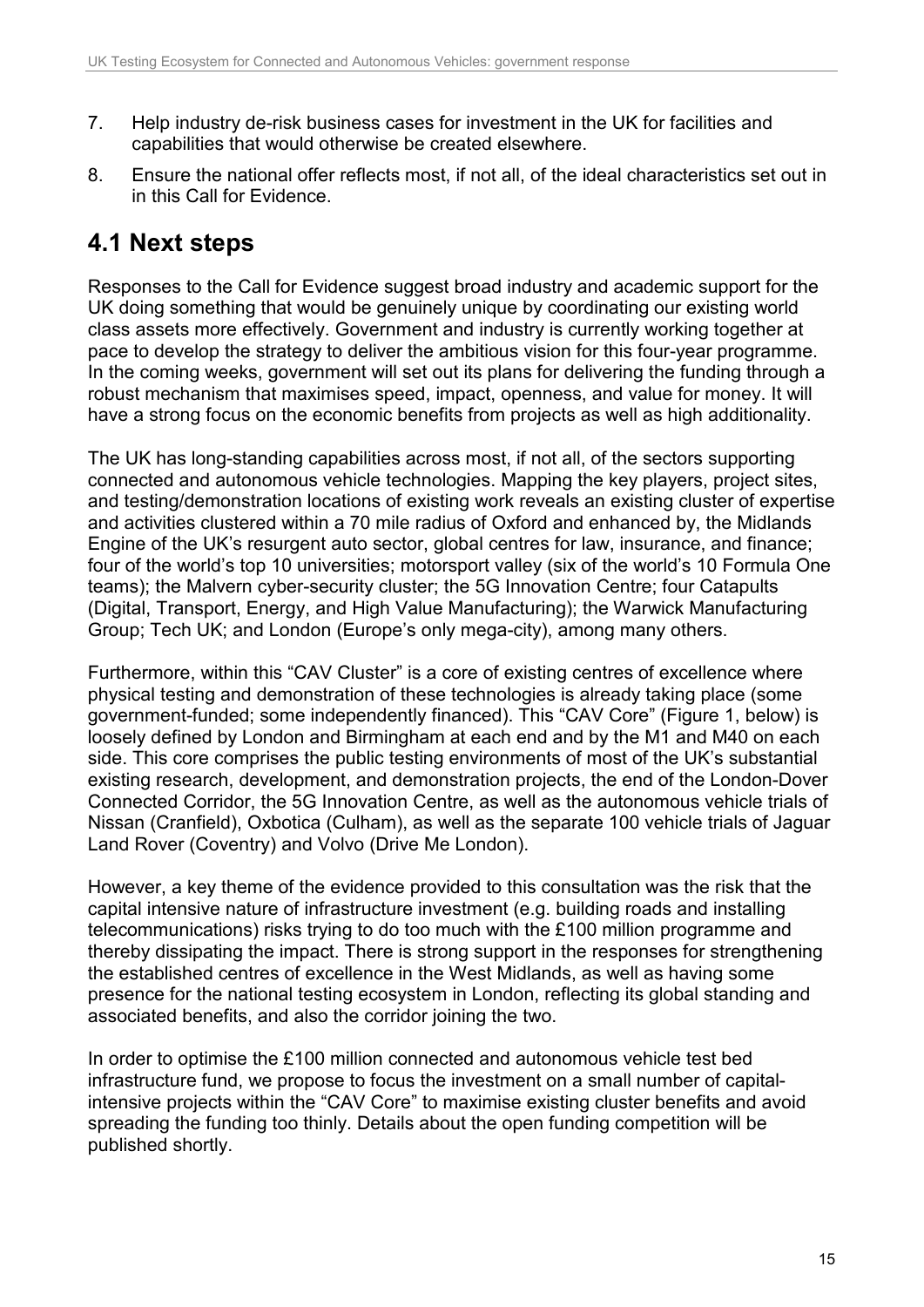

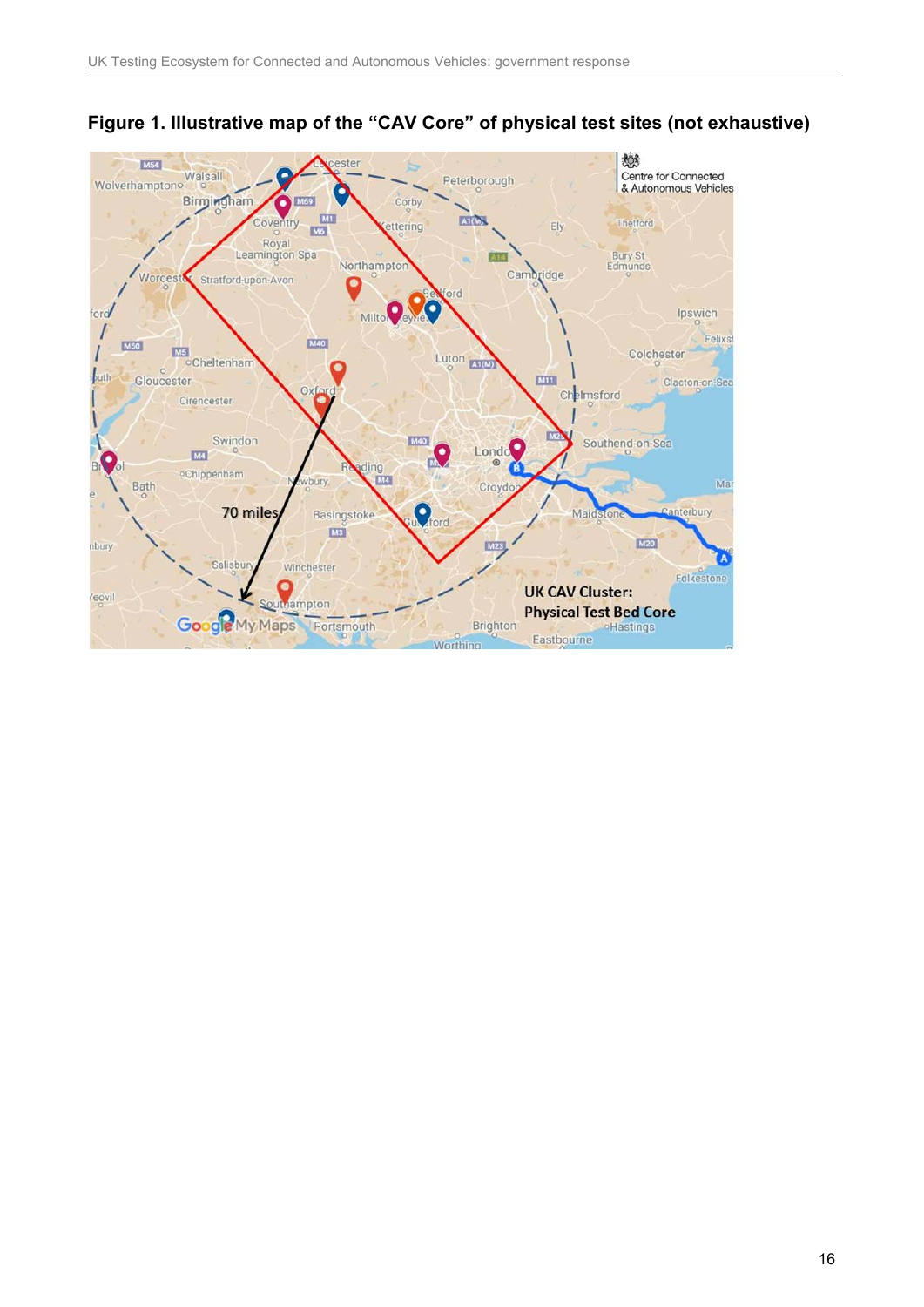# <span id="page-16-0"></span>**5. Help with queries**

Questions about the policy issues raised in the document can be addressed to:

Michael Talbot Centre for Connected and Autonomous Vehicles 1 Victoria Street, 4th Floor, Abbey 1 London SW1H 0ET

Email: [callforevidence@ccav.gov.uk](mailto:callforevidence@ccav.gov.uk) 

If you wish to comment on the conduct of this call for evidence or make a complaint about the way this call for evidence has been conducted, please write to:

Angela Rabess BEIS Consultation Co-ordinator 1 Victoria Street London SW1H 0ET Tel: 020 7215 1661

Email: [angela.rabess@beis.gov.uk](mailto:angela.rabess@beis.gov.uk)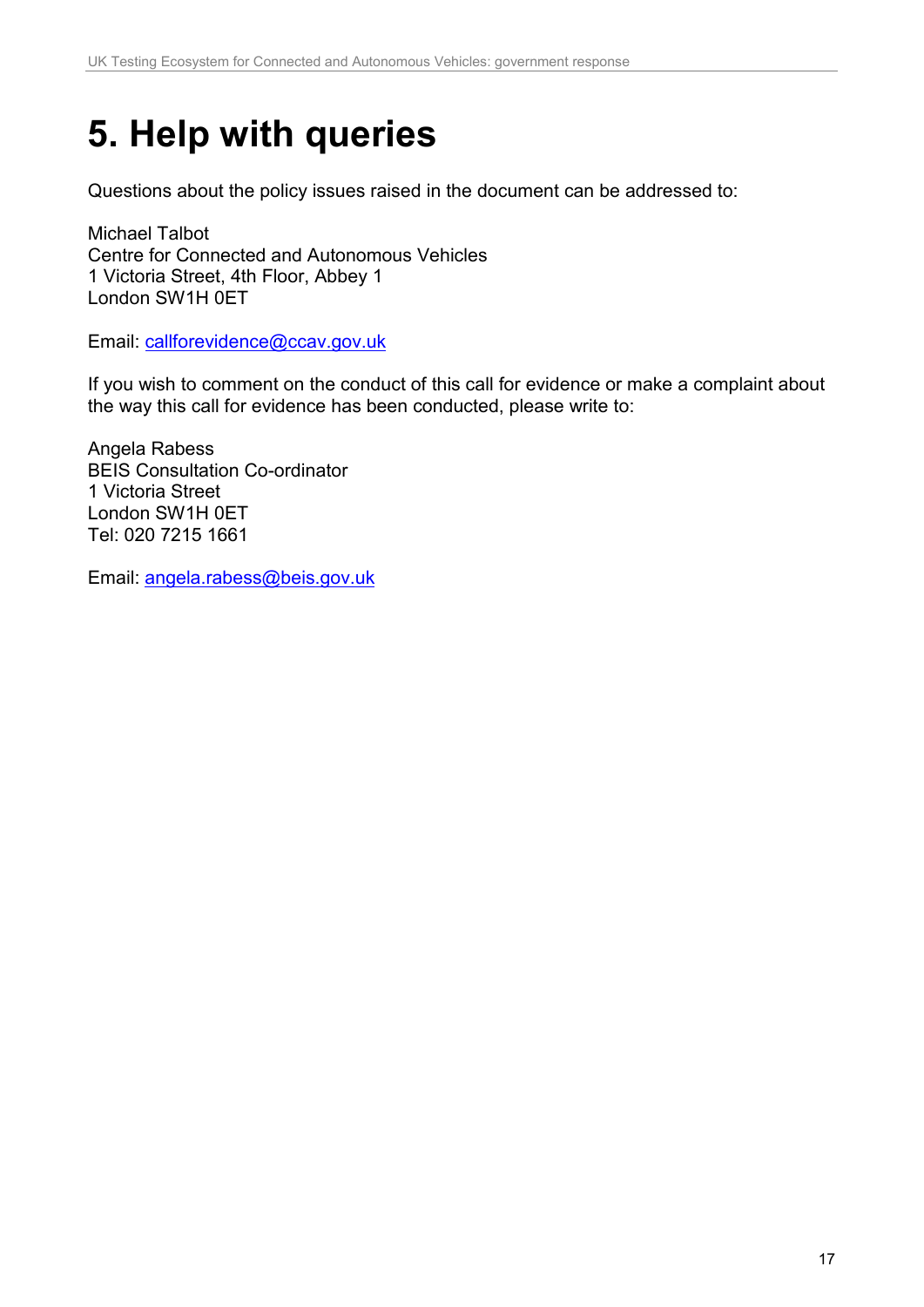# <span id="page-17-0"></span>**6. Annex - Call for Evidence respondents**

| Author(s)                                                      | <b>Position</b>                                                                        | Company                                                             |
|----------------------------------------------------------------|----------------------------------------------------------------------------------------|---------------------------------------------------------------------|
| Paul Buckingham                                                | <b>Director</b>                                                                        | <b>ICPR1200</b>                                                     |
| Joanna White                                                   |                                                                                        | <b>Highways England</b>                                             |
| <b>Charles Boulanger</b>                                       | Sales Manager                                                                          | Ricardo UK Ltd                                                      |
| Martyn Lathbury                                                |                                                                                        | <b>EES Solutions</b>                                                |
| <b>Richard Westgarth</b>                                       |                                                                                        | Qinetig                                                             |
| <b>Chris Pearson</b>                                           | ITS Engineer, Property and<br>Infrastructure                                           | Capita                                                              |
| Professor Terry Moore &<br>Dr Xiaolin Meng (via Vicki<br>Ball) | <b>Faculty of Engineering</b>                                                          | University of Nottingham                                            |
| <b>Nick Lyles</b>                                              | <b>Public Affairs Manager</b>                                                          | <b>RAC</b>                                                          |
| Llewelyn Morgan                                                | Service Manager Infrastructure,<br>Innovation & Development -<br>Environment & Economy | <b>Oxfordshire County Council</b>                                   |
| <b>Stuart Lester</b>                                           | Digital Projects, Strategic<br>Modelling & Joint Data Team<br>Officer                  | <b>Transport for West Midlands</b><br>part of WM combined authority |
| <b>Will Searle</b>                                             | Founder & Managing Director                                                            | <b>Axillium Research</b>                                            |
| Prof. Paul Newman                                              | Professor of Information<br>Engineering                                                | Oxbotica/University of Oxford                                       |
| <b>Ben Hunter</b>                                              |                                                                                        | Northamptonshire County<br>Council                                  |
| Matthew Avery & Andrew<br><b>Miller</b>                        | <b>Head of Research</b><br><b>Chief Technical Officer</b>                              | <b>Thatcham Research</b>                                            |
| Mike Dumble                                                    | <b>Director Operations UK</b>                                                          | Aegis                                                               |
| <b>Paul Davies</b>                                             | <b>Head of Policy</b>                                                                  | <b>IET</b>                                                          |
| <b>Becky Purvis</b>                                            | <b>Head of Public Affairs</b>                                                          | <b>Royal Society</b>                                                |
| <b>Brian Matthews</b>                                          | Head of Transportation Innovation                                                      | Milton Keynes Council                                               |
| David Bowman                                                   | <b>Virtual Engineering Manager</b>                                                     | University of Liverpool                                             |
| lan Allen                                                      | Manager Regulatory Affairs &<br><b>CSR</b>                                             | <b>General Motors UK Ltd</b>                                        |
| Sam Richards                                                   | <b>UK &amp; External Government</b><br>Affairs                                         | Nissan                                                              |
| <b>Patrick Cusworth</b>                                        | Senior Policy Advisor                                                                  | <b>BVRLA</b>                                                        |
| Paul Fairburn                                                  | Director, Enterprise & Innovation                                                      | <b>Coventry University</b>                                          |
| Jennie Martin                                                  | <b>Secretary General</b>                                                               | ITS (UK) & CIHT                                                     |
| <b>Clare Cornes</b>                                            | <b>Graduate Transport Strategist</b>                                                   | <b>Transport for Greater</b><br>Manchester                          |
| Mark Newman                                                    | Group Leader - Special Projects                                                        | <b>BAE Systems</b>                                                  |
| Mike Schofield                                                 |                                                                                        | <b>TTF</b>                                                          |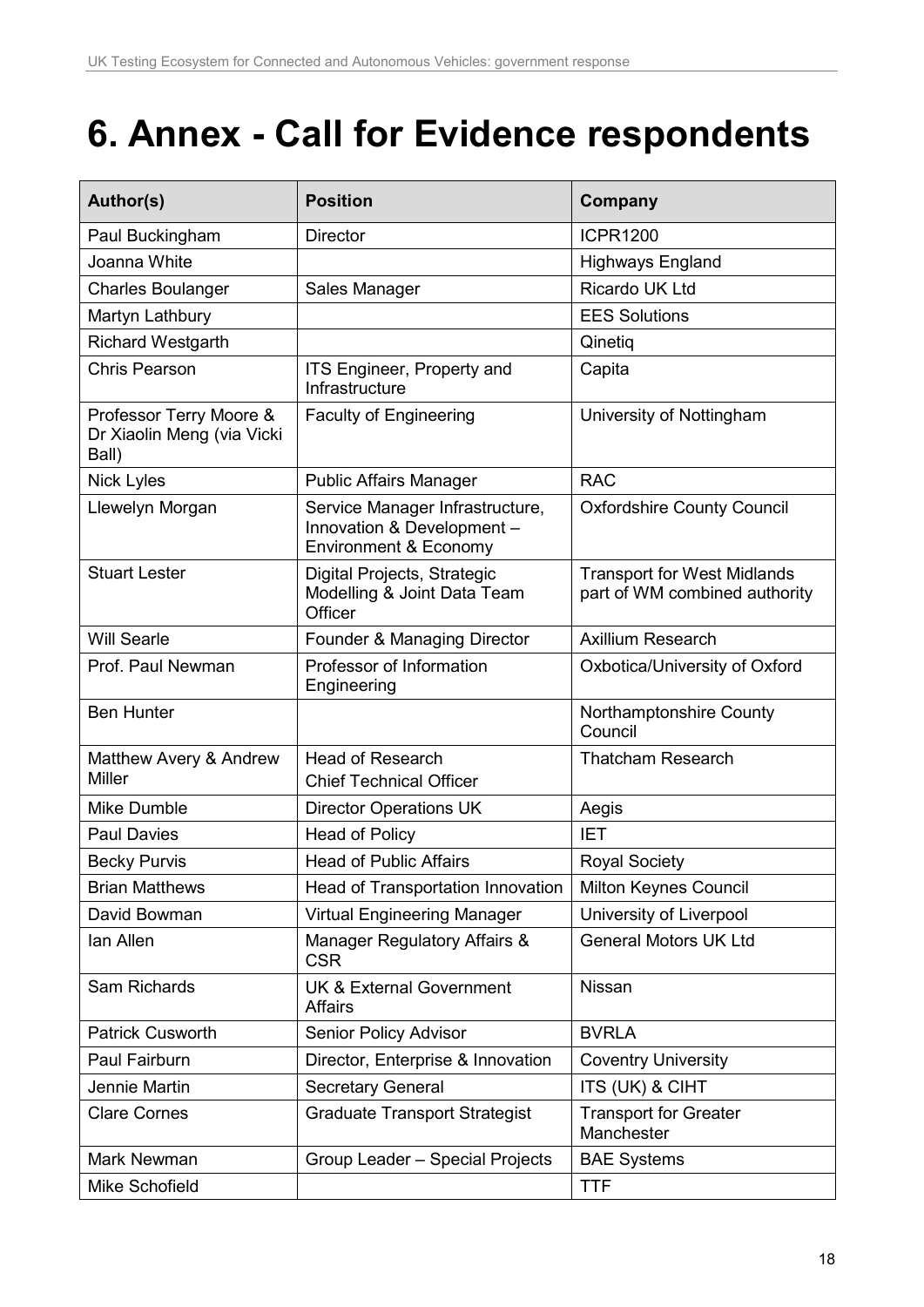| Author(s)                                                  | <b>Position</b>                                              | Company                                |
|------------------------------------------------------------|--------------------------------------------------------------|----------------------------------------|
| Peter Stoker                                               | Chief Engineer - Vehicle                                     | Millbrook                              |
| Prof. Paul Marshall                                        | Head - Strategic Partnerships                                | <b>WMG &amp; University of Warwick</b> |
| Owain Hale-Heighway                                        | <b>Smart Cities Lead</b>                                     | <b>Ordnance Survey</b>                 |
| Malcolm Kitchen                                            | Science Fellow Observation R&D                               | Met Office                             |
| <b>Toby Hiles</b>                                          | Head of Strategy and Planning                                | <b>Transport Systems Catapult</b>      |
| George Gillespie                                           | CEO                                                          | <b>HORIBA MIRA</b>                     |
| George Gillespie on<br>behalf of the Automotive<br>Council | CEO                                                          | <b>HORIBA MIRA</b>                     |
| Rob Buckingham                                             | <b>Head of RACE</b>                                          | <b>RACE</b>                            |
| Rob Buckingham on<br>behalf of Oxfordshire*                | <b>Head of RACE</b>                                          | <b>RACE</b>                            |
| Prof. Richard Romano                                       | Chair in Driving Simulation Safety<br>and Technology Group   | University of Leeds                    |
| lan Chapman                                                | <b>Head of Regional Engagement</b><br>and Corporate Projects | <b>Cranfield University</b>            |
| Prof. Nick Reed                                            | Director, Academy                                            | <b>TRL</b>                             |
| Lembit Opik                                                | <b>Head of Public Affairs</b>                                | <b>Starship Technologies</b>           |
| Lembit Opik                                                | Director of Communications and<br><b>Public Affairs</b>      | Motorcycle Action Group                |
| Dr Torquil Ross-Martin                                     | <b>Director</b>                                              | <b>AutoRD Limited</b>                  |
| Aimee Betts-<br>Charalambous                               | Programme Manager                                            | SmarterUK                              |
| <b>Ashish Naik</b>                                         | <b>Automotive Business</b><br>Development Manager            | National Instruments UK &<br>Ireland   |
| <b>Mitchell Stirling</b>                                   | <b>Surface Access Policy Manager</b>                         | <b>Heathrow Enterprises</b>            |
| <b>Graham Bradley</b>                                      | Senior Sales Manager                                         | <b>INRIX</b>                           |
| Joe McGeehan                                               | <b>High Tech Advisor</b>                                     | West of England LEP                    |
| Dr. John McCarthy                                          | <b>Technical Director, Transportation</b>                    | <b>Atkins</b>                          |
| <b>Guy Matthews</b>                                        | <b>Senior Government Affairs</b>                             | Vodafone                               |
| Dr Roger Morgan                                            |                                                              | Pupils2Parliament                      |
| Jon Foley                                                  | Director of Transport and Mobility                           | <b>Buro Happold</b>                    |
| Sydney Nash                                                | Senior Policy Manager                                        | <b>SMMT</b>                            |
| <b>Charles Allen</b>                                       | Corporate Affairs Manager                                    | <b>JLR</b>                             |

\* Amey Invest in Oxfordshire, MobOx Consortium, Oxbotica, Oxford AHSN, Oxford Brooks, Oxford City Council, Oxford University, Oxford University Robotics Institute, Oxfordshire County Council, Preston Motorsport, Satellite Applications Catapult, Siemens, Smart Oxford Consortium, South Oxfordshire and Vale of White Horse District Council STFC Team, Aguri FE Team, UKAEA, Westbourne Comms, Zeta Automotive